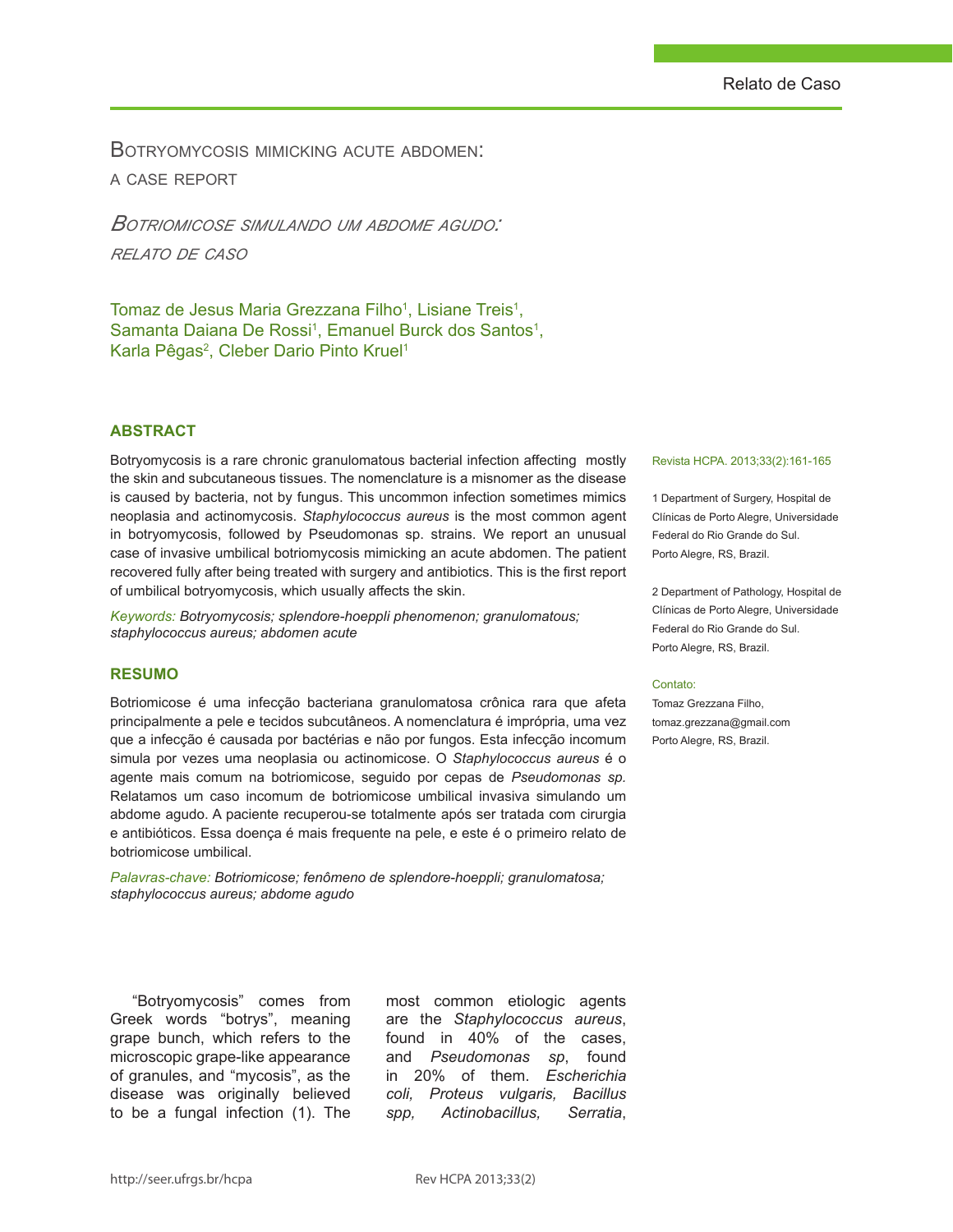*Peptostreptococcus, Propionibacterium acnes, Staphylococci coagulase negative, Streptococci,*  and *Micrococci* are isolated less frequently (1). Skin lesions may be single, multiple or pleomorphic, and may resemble cysts, abscesses, fistulas, plates or ulcers (2,3). Most of the infected patients are immunocompromised (4-6). There is also an intertegumentar form which affects muscles and bones and is related to former trauma, surgery or foreign bodies. A visceral form has been described, affecting mainly the lungs, but there are reports ofthe tongue, orbits, liver, spleen, kidneys, and brain being affected. Treatment is often a combination of antibiotic therapy and resection of the affected areas (7).

# **CASE REPORT**

A 35-year-old obese and hypertense woman was admitted to our hospital with continuous periumbilical pain and vomiting. A clinical examination revealed a bulge in the umbilicus and local hyperemia. A plain film showed air in the subcutaneous tissue

and the laboratory tests showed leukocytosis. There were no past records of herniation, trauma or discharge from the umbilicus. The patient was presumptively diagnosedwith strangulated umbilical hernia with inflammatory signs and was submitted to surgery. Surgical findings showed a purulent discharge from the umbilicus after pressure and a hard inflammatory mass affecting the subcutaneous tissues, umbilicus, and adjacent aponeurosis, mimicking a tumor. A biopsy of the frozen sections showed no signs of neoplasia. We suspected a patent urachus or omphalomesenteric duct, and the mass was resected in block. The gross specimen revealed a central cavitation with a 4 cm diameter (figure 1). The patient was administered antibiotics according to the Gram stain. The recovery was uneventful and she left the hospital after four days. Culture of the abscess was positive to *Staphylococcus aureus*. Histologically, the specimen was compatible with the Splendore-Hoeppli phenomenon (figure 2). Based on these findings and on the clinical picture, we confirmed the diagnosis of botryomycosis.



Figure 1: Specimen resected including umbilicus, subcutaneous and aponeurosis. A central red cavity with rugous surface resembling granules reveled foci of Botryomycosis (white arrow)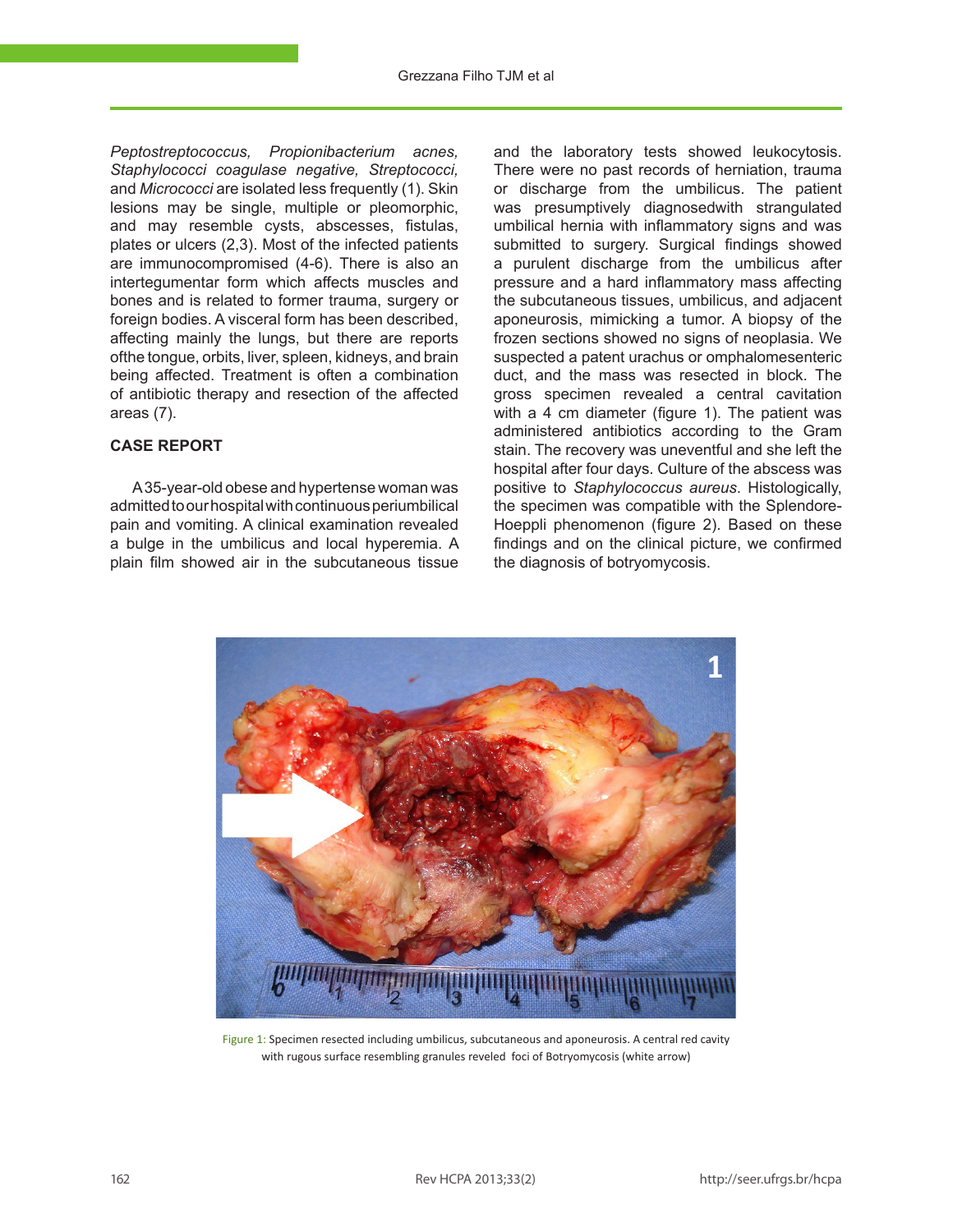

Figure 2: A colony of bacteria surrounded by an eosinophilic matrix characteristic of Splendore-Hoeppli phenomenon (white arrow). HE 400x.

Botryomycosis is a rare bacterial infection in which bacterial masses form granules. These granules may resemble the sulphur granules of actinomycosis, which are also colonies of microorganisms embedded in a matrix. It is still unknown why infections caused by common pathogens such as *Staphylococcus aureus* or *Pseudomonas aeruginosa* may occasionally lead to the formation of mycetoma-like structures, which behave clinically like chronic fungal infections (8). It probably results from a combination of factors,including a trigger event, number of inoculated organisms, virulence, and host immunity(9).

There is a number of risk factors associated with the disease: skin trauma, complicated postoperative period, diabetes, cystic fibrosis, asthma, high doses of corticotherapy, alcoholism,<br>AIDS, glomerulonephritis, Job svndrome. AIDS, glomerulonephritis, Job syndrome, and follicular mucinosis (1). Some differential diagnoses may be considered, such as mycetoma,

actinomycosis, atypical mycobacterial infection, cutaneous leishmaniasis, herpes zoster, simple abscess, neoplasia, and Kaposi sarcoma (10). In many patients, there were no apparent predisposing conditions or diseases (11).

The cutaneous form resembles multiple abscesses and infected epidermal cysts. Sinuses, fistulas, and multiple ulcerated nodules may be found. Frequently exposed skin areas, such as hands, feet, and head, are commonly affected sites. However, botryomycosis may develop in any part of the skin. Similarly to our case, some authors reported that other tissues may be affected secondarily by contiguous extension.

In this report, the clinical picture resembled a strangulated umbilical hernia. Due to the intense pain, obesity, and skin hyperemia, physical examination was difficult. The subcutaneous air suggested the presence of small bowel and surgical exploration was mandatory. During surgery, we found a mass surrounding the umbilicus. We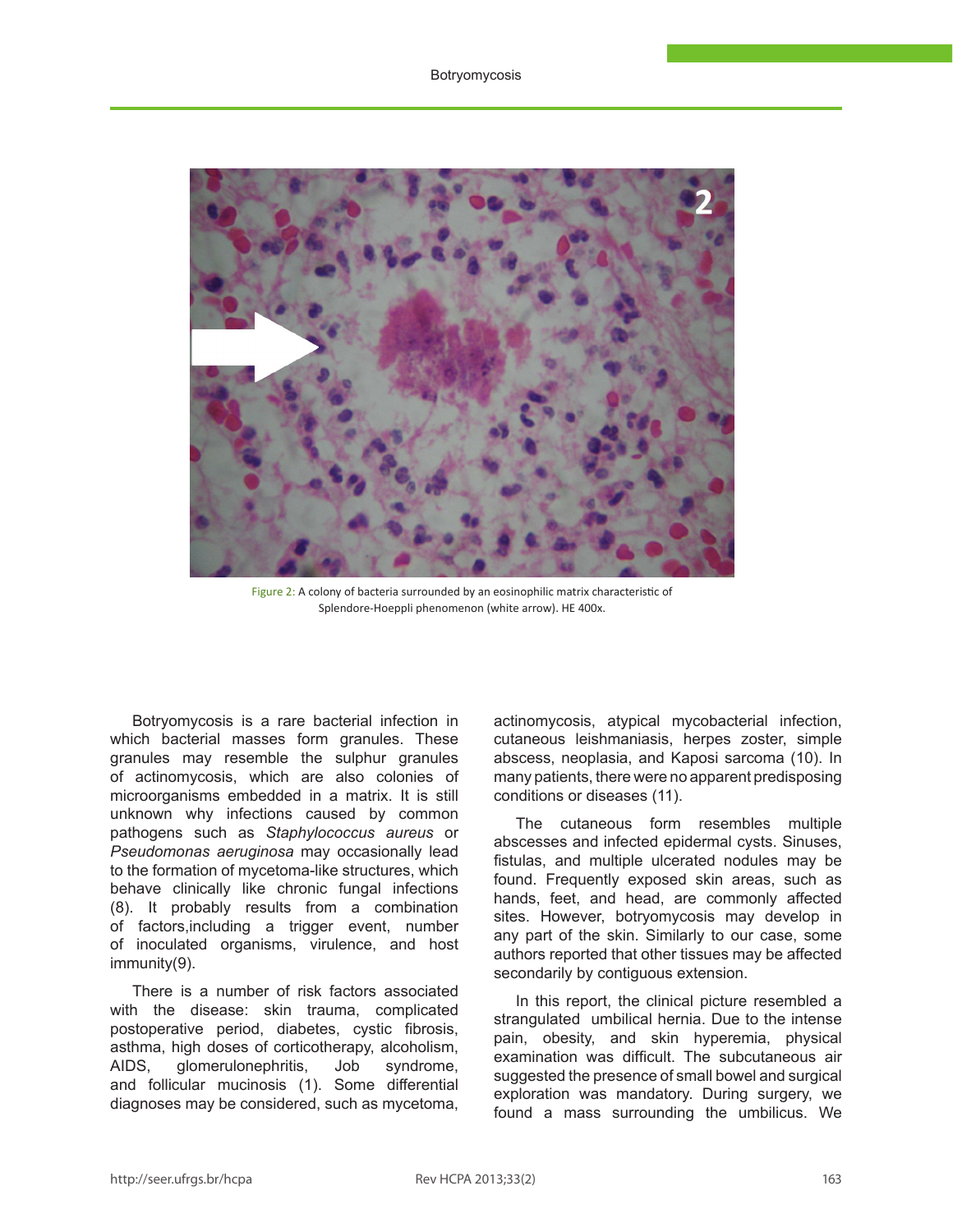Grezzana Filho TJM et al

suspected a patent omphalomesenteric duct orurachus. In some cases there is malignant degeneration if these ducts are patent. However, the patient had no history of discharge from the umbilicus or urinary tract infections, which are common symptoms in cases of persistent urachus and omphalomesenteric ducts. Moreover, we observed no communication between the inflammatory mass and abdominal organs. After resection and specimen analysis, we noticed a red, deep, ridged cavity on the site where the infection had developed.

A definitive diagnosis may be difficult to make, but it is strongly suggested by the identification of bacteria in granules, culture of the ulcers when the clinical picture is consistent with botryomycosis, and anatomopathological examinations (12).

Botryomycosis is histopatologically characterized by a necrotic center surrounded by chronically inflammated tissue, with the presence of histiocytes, epitellioid cells, multinucleated giant cells and fibrosis. Bollinger granules, which are clusters of bacteria surrounded by an eosinophilic matrix with club-like projections, are an important sign. The Splendore-Hoeppli phenomenon describes eosinophilic deposits that surround certain fungi, parasites, and bacterial colonies, and is thought to represent antigen-antibody complexes. The

immunoglobulin component of the eosinophilic matrix presumably represents a localized attempt at containment on the part of the host. Whether this degree of immunological responsiveness is ultimately helpful or harmful to the host remains unclear (13).

There are reports of the Splendore-Hoeppli phenomenon being associated with a wide range of fungal and parasitic infections, especially by helminthes and schistosome eggs, and it is particularly striking in actinomycosis, mycetoma, and botryomycosis (13). In our patient, it was associated with botryomycosis.

In the superficial cutaneous form of botryomycosis, treatment usually involves prolonged intravenous antibiotic therapy and sometimes drainage and resection. Surgical resection is the first choice when the infection extends to deep tissues, in the visceral form or in immunocompromised individuals (14). The prognosis of cutaneous botryomycosis is generally good and is much better than that of the visceral type (11).

As far as we know, no other case of umbilical botryomycosis has been reported. Botryomycosis is a rare infection with an unclear pathogenesis. The infection usually affects the skin, but extension to adjacent tissues is possible and resection is a choice in antibiotics-resistant infections.

## **ReferEncEs**

- 1. Marcano MJ, Landaeta JM, Andrade RE, Brito A, Cerrada O. Botriomicosis: infección bacteriana granulomatosa poco frecuente: revisión de la literatura. Rev Soc Ven Microbiol. 2003;23:65-9.
- 2. Fernandes NC, Maceira JP, Knackfuss IG, Fernandes N. Botriomicose cutânea. An Bras Dermatol. 2002;77:65-70.
- 3. Mehregan DA, Su WP, Anhalt JP. Cutaneous botryomycosis. J Am Acad Dermatol. 1991;24:393-6.
- 4. Conti-Diaz IA, Almeida EA, Rondan

M, Algorta G, Otero M. Cutaneous botryomycosis. Report of the two first Uruguayan cases. Rev Inst Med Trop. 1996;38:375-8.

- 5. Yencha MW, Walker CW, Karakla DW, Simko EJ. Cutaneous botryomycosis of the cervicofacial region. Head Neck. 2001;23:594-8.
- 6. Katkar V, Mohammad F, Raut S, Amir R. Red grain botryomycosis due to Staphylococcus aureus: a novel case report. Indian J Med Microbiol. 2009;27:370-2.
- 7. Bersoff-Matcha SJ, Roper CC, Liapis

H, Little JR. Primary pulmonary botryomycosis: case report and review. Clin Infect Dis. 1998;26:620-4.

- 8. Follows GA, Mathew J, Lucas S, Black MJ, Goodship TH. Cutaneous botryomycosis in a patient with lupus nephritis. Nephrol Dial Transplant. 1998;13:3200-1.
- 9. Bonifaz A, Carrasco E. Botryomycosis. Int J Dermatol. 1996;35:381-8.
- 10. de Vries HJ, van Noesel CJ, Hoekzema R, Hulsebosch HJ. Botryomycosis in an HIV-positive